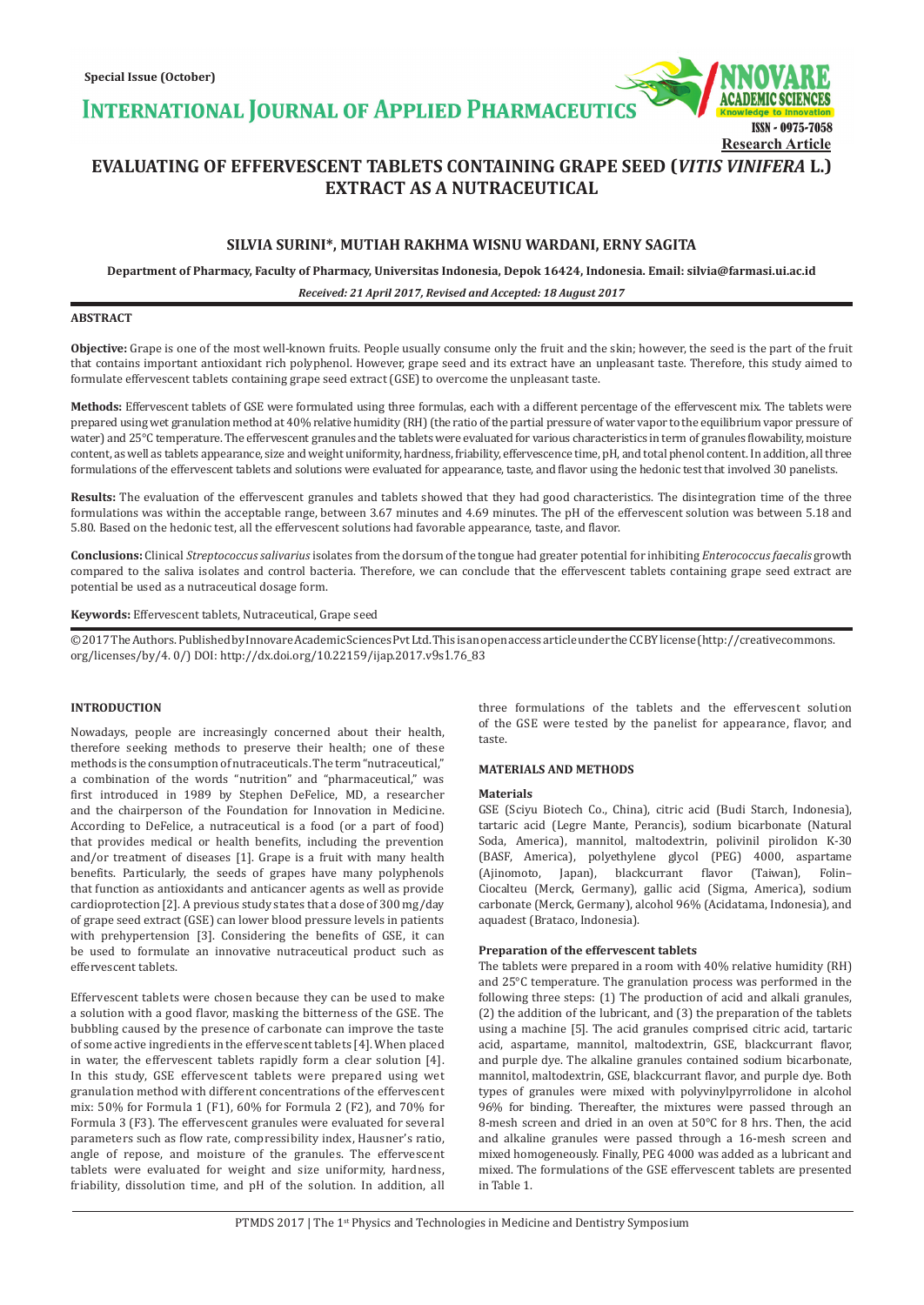## **Table 1: Formulations of the GSE effervescent tablet**

| <b>Materials</b>    | F1    |        | F <sub>2</sub> |        | F <sub>3</sub> |        |
|---------------------|-------|--------|----------------|--------|----------------|--------|
|                     | (%)   | (g)    | (%)            | (g)    | $(\%)$         | (g)    |
| <b>GSE</b>          | 1.11  | 0.0500 | 1.11           | 0.0500 | 1.11           | 0.0500 |
| Effervescent mix    |       |        |                |        |                |        |
| Citric acid         | 8.5   | 0.3825 | 10.2           | 0.4590 | 11.9           | 0.5355 |
| Tartaric acid       | 15.5  | 0.6975 | 18.7           | 0.8370 | 21.7           | 0.9765 |
| Sodium bicarbonate  | 26    | 1.1700 | 31.2           | 1.4040 | 36.4           | 1.6380 |
| Mannitol            | 25.82 | 1.1620 | 15.82          | 0.7120 | 5.82           | 0.2620 |
| Maltodextrin        | 11    | 0.4950 | 11             | 0.4950 | 11             | 0.4950 |
| <b>PEG 4000</b>     | 4     | 0.1800 | 4              | 0.1800 | $\overline{4}$ | 0.1800 |
| <b>PVP</b>          |       | 0.0450 |                | 0.0450 |                | 0.0450 |
| Aspartame           |       | 0.0900 | C              | 0.0900 | C              | 0.0900 |
| Blackcurrant flavor | C.    | 0.2250 | 5              | 0.2250 | 5              | 0.2250 |
| Violet dye          | 0.07  | 0.0030 | 0.07           | 0.0030 | 0.07           | 0.0030 |
| Total               | 100   | 4.5000 | 100            | 4.5000 | 100            | 4.5000 |

GSE: Grape seed extract, PEG: Polyethylene glycol, PVP: Polyvinylpyrrolidone

### *Evaluation of the effervescent granules*

#### Flowability

Flowability of the granule mass was determined using the angle of repose, Hausner's ratio, and the compressibility index.

## Angle of repose

The powder or the granule mass *was passed* through a funnel. The angle of repose was determined using equation 1.

$$
\alpha = \arctan(\frac{h}{r})\tag{1}
$$

# Hausner's ratio and compressibility index

The evaluation of these was conducted using a tap bulk density tester and determined using equations 2 and 3.

Hausner's ratio=
$$
\frac{\rho \text{ tapped}}{\rho \text{ bulk}}
$$
 (2)

Compressibility index=
$$
\frac{(\rho \text{ tapped} \cdot \rho \text{ bulk})}{\rho \text{ tapped}} \times 100\%
$$
 (3)

## Moisture content

The moisture content of the granules was determined using a moisture balance. It shows the moisture value of the granule after the water level reaches a constant value.

# *Evaluation of the effervescent tablets*

Appearance of the effervescent tablets and solution

The overall appearance, including the shape, color, and state of the tablet surface as well as the color and clarity of the effervescent solution was rated [6].

# Size uniformity

The thickness and diameter often tablets were measured using calipers. The diameter of the effervescent tablets ranged from 2.52 cm to 2.54 cm [7].

### Weight uniformity

Ten tablets were selected randomly and weighed; thereafter, their average weight was calculated [7].

# Hardness test

The hardness often tablets of each formulation was determined using a hardness tester [8].

## Friability test

Twenty tablets of each formulation were selected randomly, and after measuring their total weight, they were placed in the friabilator chamber (Erweka, TAP, Germany) for 4 minutes at 25 rpm. Tablets for which the weight loss was lower than 1% passed the friability test [7].

### Effervescence time

A single tablet was placed in a beaker containing 200 mL of aquadest at 25°C. Whenever a clear solution without particles was obtained; the effervescence was considered complete. The mean value of the three measurements for each formulation was reported [9].

## pH of the effervescent solution

One tablet was allowed to dissolve in 200 mL of purified water at 20  $\pm$ 1°C; the pH was then determined using a pH meter immediately after the tablet had completely dissolved. This experiment was repeated 3 times for each formulation [10].

## Total phenol content in GSE

The evaluation of the total phenol content was performed using the Folin–Ciocalteu method. The total phenol content was calculated using a standard calibration curve of gallic acid [11].

## Total phenol content of the effervescent tablets of GSE

Twenty tablets were ground until smooth and homogeneous [8]. Thereafter, the total phenol content was determined using the Folin– Ciocalteu method and calculated using a calibration curve equation of gallic acid as the standard [11].

# Hedonic test

The hedonic test was conducted for each formulation of the effervescent tablets and solution of GSE by 30 untrained panelists (Table 2). Each panelist was asked to fill out questionnaires that required him/her to rate the flavor, aroma, and appearance. The responses included the following levels of preference: Like very much, like, neither like nor dislike, dislike, and dislike very much. Results of the assessment were tested statistically using SPSS [10].

#### **RESULTS AND DISCUSSION**

#### **Preparation of the effervescent tablets**

The effervescent tablets were prepared using wet granulation method. During the granulation process, acid, and alkaline granules were separated to avoid an early effervescent reaction. In addition, the process was performed in a room with a relative humidity (RH) of 40% and a temperature of 25°C. This formulation was prepared using a combination of the two acids to produce granules with desirable characteristics. If only citric acid is used, the mixture will become stickier and difficult to granulate. However, if we use only tartaric acid, the granule strength will be lower. Therefore, in this study, we used a combination of citric acid and tartaric acid [5]. Three formulations of the GSE effervescent tablets were prepared with different concentrations of the effervescent mix: 50%, 60%, and 70%, and all three were evaluated to determine the differences in their tastes and flavor.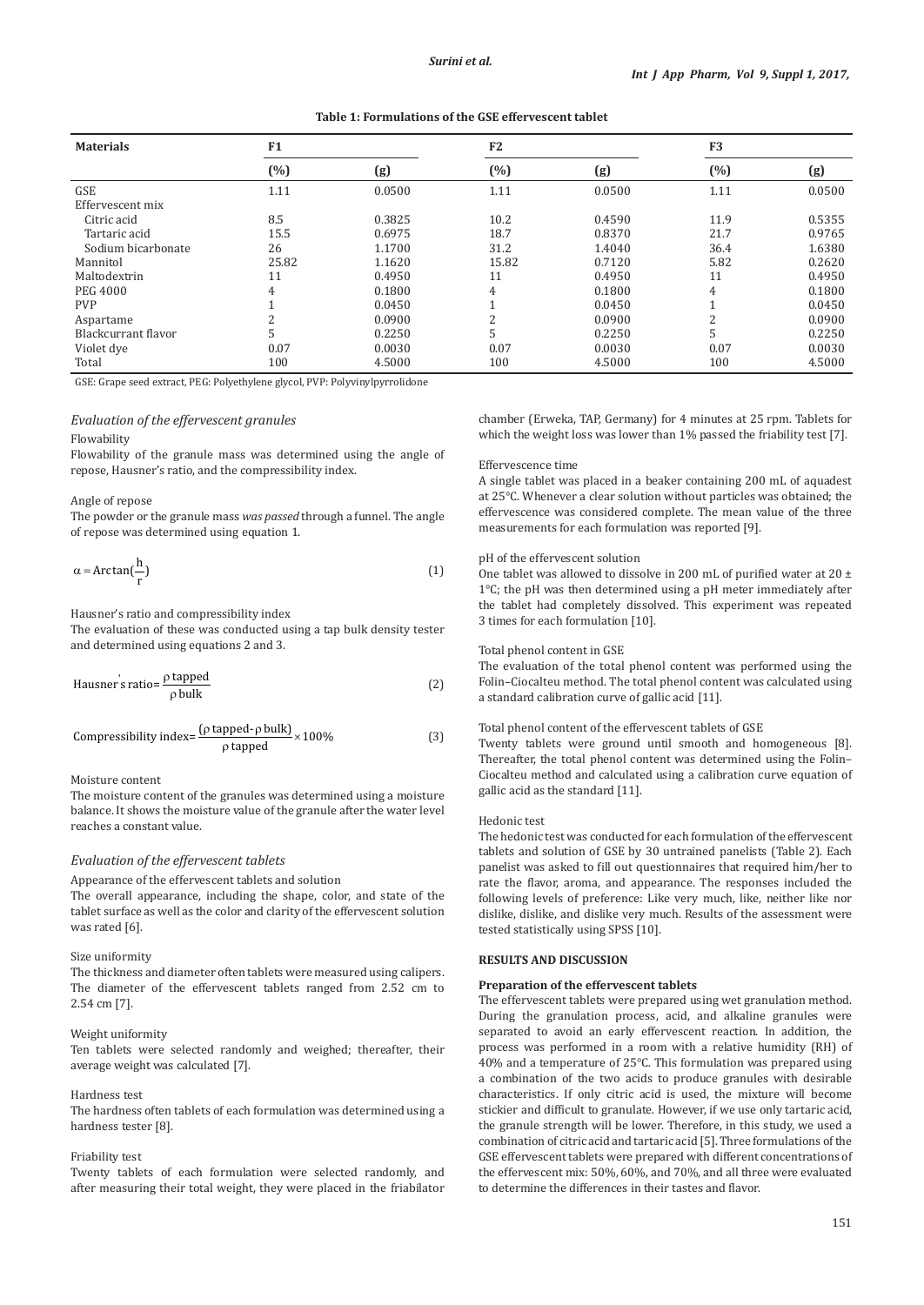## **Granules flow rate**

The granules flow rates of three formulations were good  $(>10 g/s)$  as they were sifted twice to ensure uniformity in the granule sizes. In the process of tablet compressions, the granules flow rate is an important factor, since it will affect the tablet weight uniformity as one of the requirements of tablet quality.

#### **Angle of repose**

The angles of repose of the three formulations were excellent, as indicated by the resulting break angle that ranged from 27.31° to 28.46°, which was within the acceptable range of 25°-30°. The value of the three formulations was not very different; this may be attributable to the fact that the granules were uniform in size.

#### **Hausner's ratio and compressibility index**

The Hausner's ratios of the three formulations were between 1.13 and 1.17, indicating that they had good flowability properties. In addition, the compressibility index test was used to determine the flow properties of the granules that enable them to form a stable and compact mass at a given pressure. The values of the compressibility indices (11.82-14.38%) of the three formulations indicated good flowability properties. The smaller the value of the compressibility index, the greater is the flowability of the granules [4].

## **Moisture content**

The moisture contents of the three formulations were quite low (1.24- 1.40%). The low moisture content values of the granules were expected to prevent early effervescent reaction and sticking of the tablets during the manufacturing process (Table 3).

## **Appearance of the GSE effervescent tablets**

Physically, the GSE effervescent tablets had a flat, round shape and a smooth surface without any chipped portions. Its color was purplish gray with dark purple spots owing to the addition of purple dye into the formulation. The addition of acids caused some granules to become darker than the granule base, resulting in dark purple spots on the tablet. In addition, the effervescent tablet had a sour taste and no smell.

# **Appearance of the GSE effervescent solution**

The physical appearance of the GSE effervescent solution was dark purple and not very clear. In addition, the effervescent solution formed slight foam. The turbidity and the appearance of the foam may be due to the interaction between the extract and the excipients because the effervescent tablets without the extract solution were clear.

## **Size uniformity**

The diameter of the tablets of each formulation was 2.52 cm. These results are in accordance with the standard, recommended a diameter of the effervescent tablets (2.52 cm to 2.54 cm) 11. The effervescent

| Numeric scale | Descriptive scale        |
|---------------|--------------------------|
|               | Like very much           |
|               | Like                     |
|               | Neither like nor dislike |
|               | Dislike                  |
|               | Dislike very much        |

### **Table 3: Various parameters of the effervescent granules**

| <b>Parameters</b>                                                                                                | <b>Results</b>                                                                                 |                                                                                          |                                                                                                |  |
|------------------------------------------------------------------------------------------------------------------|------------------------------------------------------------------------------------------------|------------------------------------------------------------------------------------------|------------------------------------------------------------------------------------------------|--|
|                                                                                                                  | F1                                                                                             | F <sub>2</sub>                                                                           | F3                                                                                             |  |
| Flow rate $(g/s)$<br>Angle of repose (°)<br>Hausner's ratio<br>Compressibility index (%)<br>Moisture content (%) | $11.00 \pm 0.49$<br>$27.31 \pm 1.49$<br>$1.17 \pm 0.00$<br>$14.38 \pm 0.36$<br>$1.37 \pm 0.20$ | $10.56 \pm 0.67$<br>$28.46 \pm 1.05$<br>$1.16 \pm 0.02$<br>13.88±1.17<br>$1.40 \pm 0.10$ | $11.53 \pm 0.22$<br>$28.23 \pm 1.45$<br>$1.13 \pm 0.01$<br>$11.82 \pm 0.52$<br>$1.24 \pm 0.20$ |  |

tablet formulations had different thicknesses; this may be due to the differences in the pressure exerted at the time of tablet production.

#### **Weight uniformity**

The average weights of the effervescent tablets of the three formulations were 4502.9 mg, 4508.1 mg, and 4501.9 mg for F1, F2, and F3, respectively. All the formulations met the requirements of the coefficient of variation (<6%) (Table 4) [7].

#### **Hardness test**

The effervescent tablet had the requisite hardness (>10 Kp) [4]. This also used as a method of physical control over the manufacture [4]. Formula 1 generated hardness 20.01 Kp, formula 2 at 25.26, while formula 3 produce the highest hardness (29.94 Kp). The variation in the hardness values may have been caused by the addition of a binder. In addition, the maltodextrin may also have acted as a binder [12], increasing the hardness of the tablet.

## **Friability test**

Friability was also calculated to determine the strength of the tablets produced (Table 5). The friability test was used to determine the resistance of the tablet to shocks that occur during the manufacturing process, packaging, and distribution. All three formulations passed the friability test (value <1%) 6.

# **Effervescence time**

The F3 effervescent tablets showed the fastest effervescence time followed by F2 and F1 as per the data in Table 6. The F3 effervescent tablets were formulated with a high concentration of the effervescent mix (70%). It indicated that the higher the concentration of the effervescent mix, the faster the effervescence time. This can be explained by the fact that a higher concentration of the effervescent mix produces more amount of carbon dioxide (CO<sub>2</sub>).

# **pH**

The pH values of the effervescent tablet solutions were 5.18 (F1), 5.44 (F2), and 5.80 (F3). Variations in the pH values may be due to the different concentrations of the effervescent mix. However, the measured pH values for all effervescent tablet solutions were within the expected range of pH values (5-6). A solution with a pH range of 5-6 is not too acidic. Therefore, the effervescent preparation was found to be safe for consumption. In addition, the slightly acidic nature can provide a fresh taste when consumed.

# **Table 4: Size and weight uniformity of the GSE effervescent tablets**

| Parameter                 | <b>Tablet F1</b>  | <b>Tablet F2</b>  | <b>Tablet F3</b>  |
|---------------------------|-------------------|-------------------|-------------------|
| Diameter (cm)             | $2.52 \pm 0.00$   | $2.52 \pm 0.00$   | $2.52 \pm 0.00$   |
| Thickness (cm)            | $0.68 \pm 0.00$   | $0.65 \pm 0.01$   | $0.64 \pm 0.01$   |
| Weigh (mg)                | $4502.9 \pm 0.69$ | $4508.1 \pm 0.93$ | $4501.9 \pm 0.46$ |
| $CCE.$ Crops agod outpoor |                   |                   |                   |

GSE: Grape seed extract

## **Table 5: Evalution of the hardness and friability tablets**

| Parameter      | <b>Tablet F1</b> | Tablet F2        | <b>Tablet F3</b> |
|----------------|------------------|------------------|------------------|
| Hardness (Kp)  | $20.01 \pm 0.93$ | $25.26 \pm 0.47$ | $29.94 \pm 0.39$ |
| Friability (%) | 0.87             | 0.73             | 0.64             |

# **Table 6: Evalutions of the effervescence time and pH of the effervescent tablet solutions**

| Parameter                                                          | F1                                 | F2.                                | F3                                 |
|--------------------------------------------------------------------|------------------------------------|------------------------------------|------------------------------------|
| Effervescence time (minute)<br>pH of the effervescence<br>solution | $4.69 \pm 0.17$<br>$5.18 \pm 0.03$ | $3.81 \pm 0.03$<br>$5.44 \pm 0.03$ | $3.67 \pm 0.04$<br>$5.80 \pm 0.03$ |